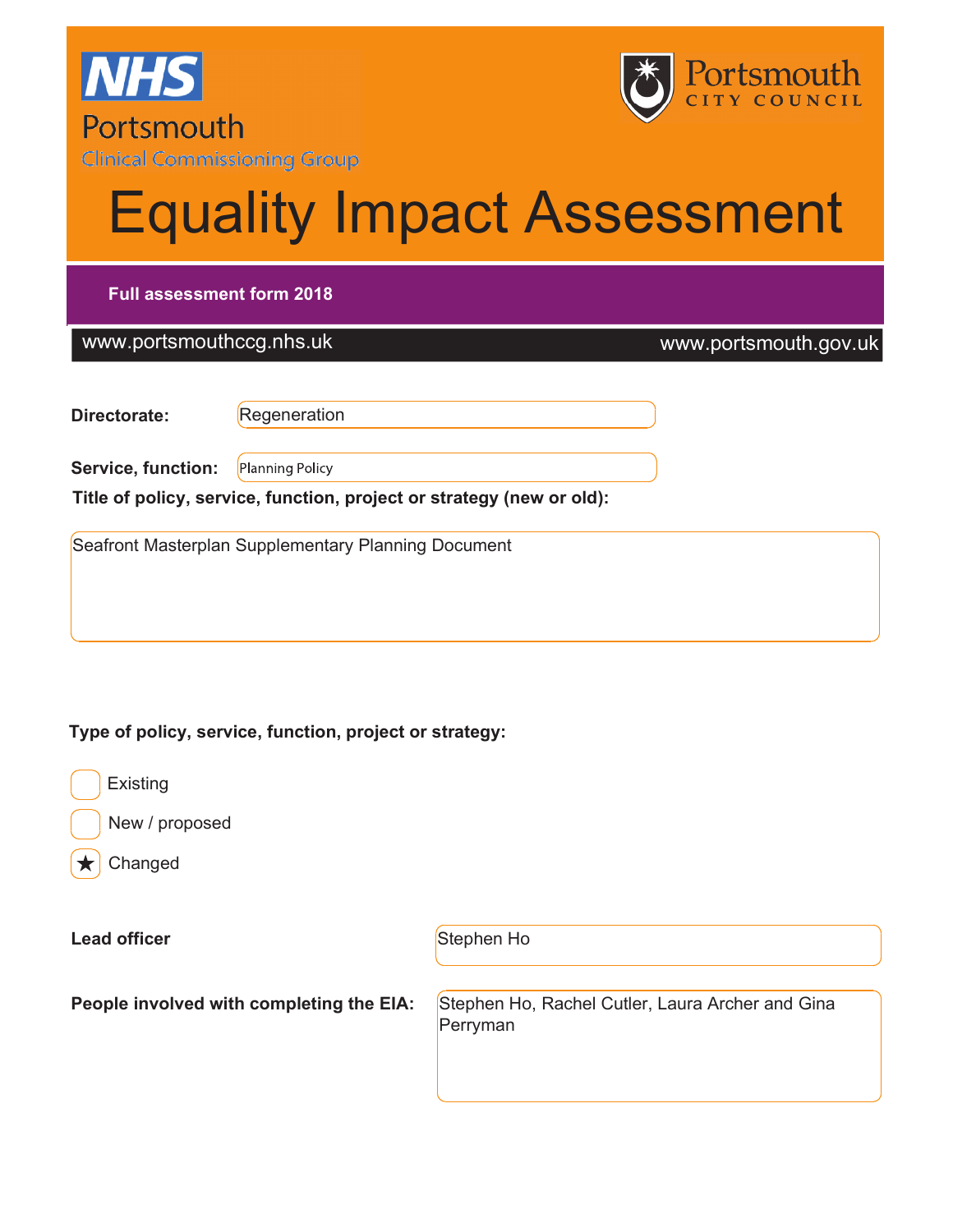## Step 1 - Make sure you have clear aims and objectives

#### What is the aim of your policy, service, function, project or strategy?

The Seafront Masterplan Supplementary Planning Document was adopted in April 2013. It supplements local plan policy PCS9 (the seafront). Both local plan policy PCS9 and the Seafront Masterplan provide guidance on how development in the seafront area should be undertaken, in order to achieve a range of objectives.

These objectives include redevelopment of existing buildings to promote leisure and tourism, a diversified leisure and culture offer, protecting the character of the area, protecting Southsea Common, Eastney Beach and open spaces, improving the promenade and renewing the sea defences and improving links between the seafront and Southsea and Castle Road.

#### Who is the policy, service, function, project or strategy going to benefit or have a detrimental effect on and how?

Residents / businesses / landowners / visitors / other stakeholders in the area, the wider city and beyond.

#### What outcomes do you want to achieve?

The Seafront Masterplan SPD sets out guidelines for how the seafront could be improved and conserved. It also makes recommendations on possible things that could happen along the seafront.

#### What barriers are there to achieving these outcomes?

The masterplan relies on private and public investment and will to implement the proposals.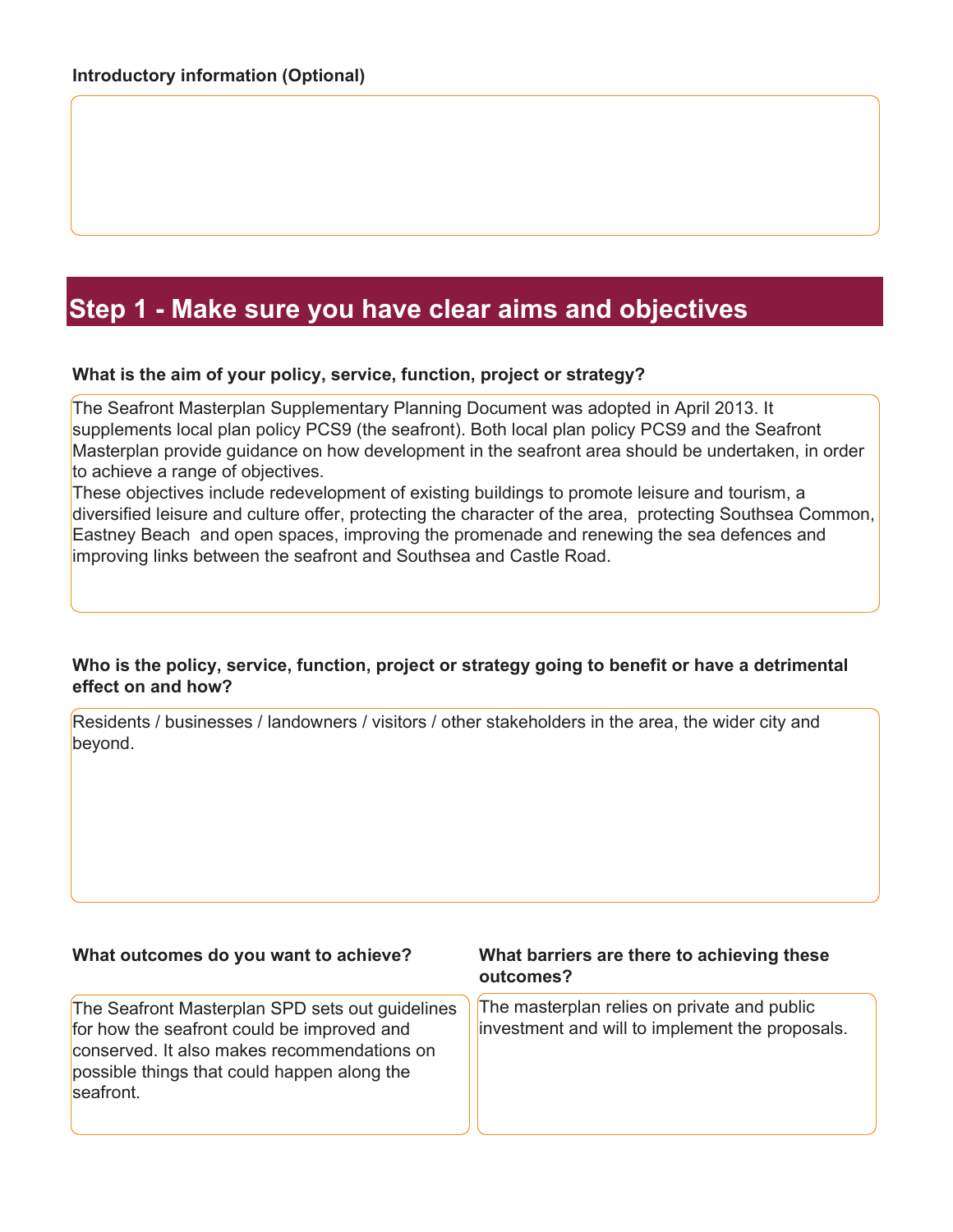# Step 2 - Collecting your information

What existing information / data do you have? (Local or national data) look at population profiles, JSNA data, surveys and patient and customer public engagement activity locally that will inform your project, natioinal studies and public engagement.

Existing information held on the existing population of the city is set out below -

#### RACE (ONS and HCC data)

British - 84%, White Irish - 0.50%, Other White Background - 3.80%, Mixed White & Asian - 1.20%, Other Mixed Background - 0.50%, Indian - 1 .40%, Bangladeshi - 1.80% and Other Asian Background - 1.30%.

GENDER (ONS and HCC data) Male - 51%, Female - 49%

AGE 0-15 - 17.6% 16-24 - 18% 25-34 - 16% 35-44 - 12% 45-54 - 11.3% 55-64 - 10% 65-74 - 7.71% 75+ - 7.39 %

The ageing factsheet produced by Hampshire County Council notes the number of very old people has increased as each decade passed, as has the proportion of the population occupying the very oldest age groups. However, the number of older people has declined overall. There was a small increase between 1981 and 1991 and then a consistent decline over the next two decades.

#### **DISABILITY**

The Council's Equality and Diversity Strategy notes that over 15000 of residents have a long-term health problem or disability that limits their day-to-day activities, almost 3500 adults in Portsmouth were registered as having a physical disability, and over over 2000 residents are registered as having a hearing or visual impairment. The percentage of residents have a long-term health problem or disability that limits their day-to-day activities is approximately 7% of the total population.

#### Using your existing data, what does it tell you?

Existing data shows that Portsmouth has a young population compared to adjoining areas. The largest is the 20-24 age-group, many of whom are students studying at the University of Portsmouth. Forecasts of the population structure show a decline of the 40-54 years age brackets and increasing numbers of people aged 65 or over. The majority of Portsmouth's households are one family households (55.85%), although this is significantly lower than the surrounding areas. One person households, make up 32.1 %, which is higher than in the surrounding area. Average household size in Portsmouth is 2.3 persons, which is similar to surrounding areas.

## Step 3 - Now you need to consult!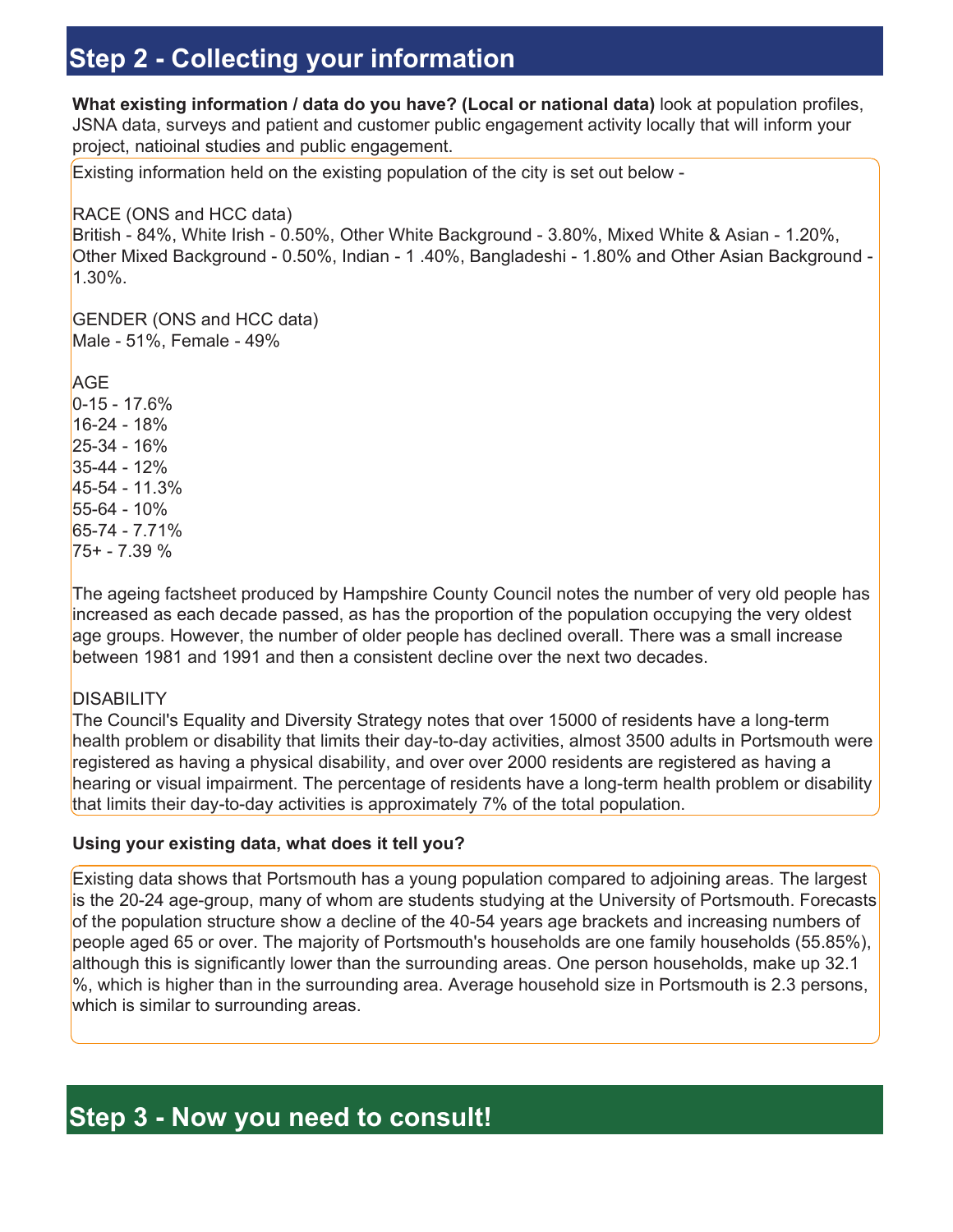#### If you haven't consulted yet please list who you are going to consult with

| All consultations are open to all. Stakeholders    |
|----------------------------------------------------|
| were targeted through a range of social media      |
| posts, local news, the Portsmouth City Council     |
| website, the Southsea Coastal Scheme website,      |
| email bulletins, direct contact with the Community |
| Stakeholder Engagement Group, posters along        |
| the seafront and two unstaffed exhibitions at the  |
| Central Library and Southsea Library were          |
| implemented.                                       |

N/A

#### Please give examples of how you have or are going to consult with specific groups or communities e.g. meetings, surveys

Portsmouth City Council (PCC) consulted with local people in 2018 and 2019 before drafting the masterplan, and consulted again in 2020 (September 18th to October 30th) before creating a final version. The consultations included a range of surveys, exhibitions and meetings.

## Step 4 - What's the impact?

Is there an impact on some groups in the community? (think about race, gender, disability, age, gender reassignment, religion or belief, sexual orientation, sex, pregnancy and maternity, marriage or civil partnerships and other socially excluded communities or groups)

Generic information that covers all equality strands (Optional)

#### Ethnicity or race

It is not anticipated that the Seafront Masterplan a will have a directly disproportionate affect on people in different groups within this category. However, given that members of ethnic minorities often have less disposable income than other groups, the Seafront Masterplan's promotion of sustainable access to and around the seafront could benefit people from ethnic minorities, as sustainable access means access without the need to have access to a car, which is a relatively high cost.

#### Gender reassignment

It is not anticipated that the Seafront Masterplan a will have a disproportionate affect on people in different groups within this category.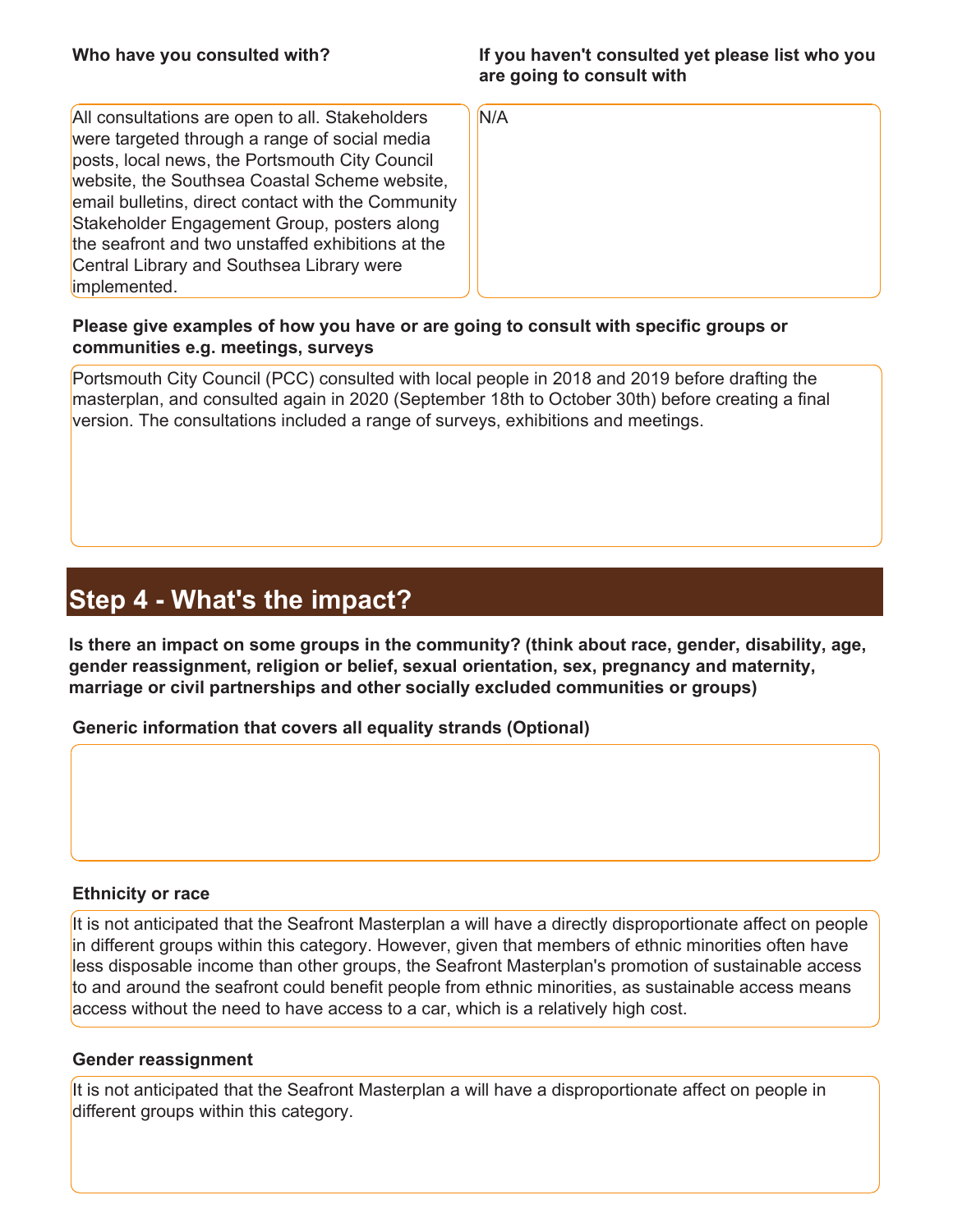#### Age

The Seafront Masterplan aims to improve conditions for certain age groups, without worsening conditions for any ages group. The objective and associated proposals of 'access for all' seeks walking and cycling improvements that would benefit all, but are likely to benefit some ages groups more than others, for example by providing conditions that allow safe cycling for children, where it currently doesn't exist. Improvements to the pedestrian environment, and proposed in the draft masterplan, would also benefit all, but are likely to benefit older people more than others, as they are more likely to find crossing the road unsafe and/or unattractive.

#### **Disability**

Objective 8 (Improve accessibility to all) and associated proposals within the masterplan, seek improvements to wheelchair access around the seafront, which is aimed at improving conditions for people with mobility disabilities.

#### Religion or belief

It is not anticipated that the Seafront Masterplan will have a disproportionate affect on people in different groups within this category.

#### Sexual orientation

It is not anticipated that the Seafront Masterplan a will have a disproportionate affect on people in different groups within this category.

#### Sex

Part of the proposals in relation to lighting are intended to improve safety after dark. This is considered to improve conditions for women more than men.

#### Marriage or civil partnerships

It is not anticipated that the Seafront Masterplan will have a disproportionate affect on people in different groups within this category.

#### Pregnancy & maternity

It is not anticipated that the Seafront Masterplan a will have a disproportionate affect on people in different groups within this category.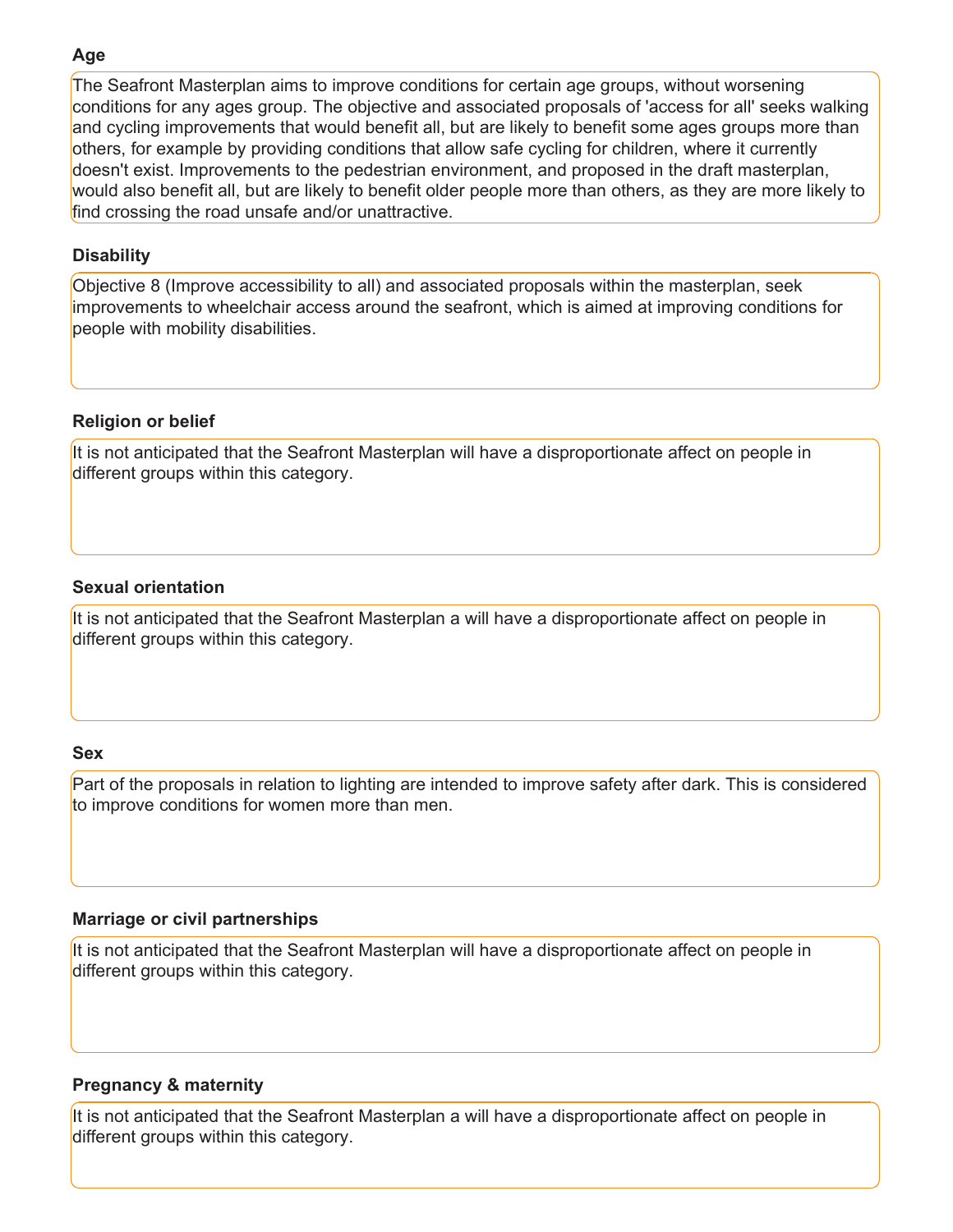#### Other socially excluded groups or communities

The Seafront Masterplan's promotion of sustainable access to and around the seafront could benefit people from other socially excluded groups or communities, in particular those on low incomes or living in areas of greater deprivation. This is because sustainable access means access to the seafront without the need to have access to a car, which is a relatively high cost.

Note: Other sociallyexcluded groups, examples includes, Homeless, rough sleeper and unpaid carers. Many forms of exclusion are linked to financial disadvantage. How will this change affect people on low incomes, in financial crisis or living in areas of greater deprivation?

### Health Impact

Have you referred to the Joint Needs Assessment (www.jsna.portsmouth.gov.uk) to identify any associated health and well-being needs?





What are the health impacts, positive and / or negative? For example, is there a positive impact on enabling healthier lifestyles or promoting positive mental health? Could it prevent spread of infection or disease? Will it reduce any inequalities in health and well-being experienced by some localities, groups, ages etc? On the other hand, could it restrict opportunities for health and well-being?

The Seafront Masterplan aims to have a positive effect on health and wellbeing though the promotion of positive physical and mental wellbeing. This is done by promoting access to and around the seafront, which is considered to be an area that can have a positive effect on people's physical and mental wellbeing, for example though engaging in physical activity, enjoying the landscape and townscape or social interaction.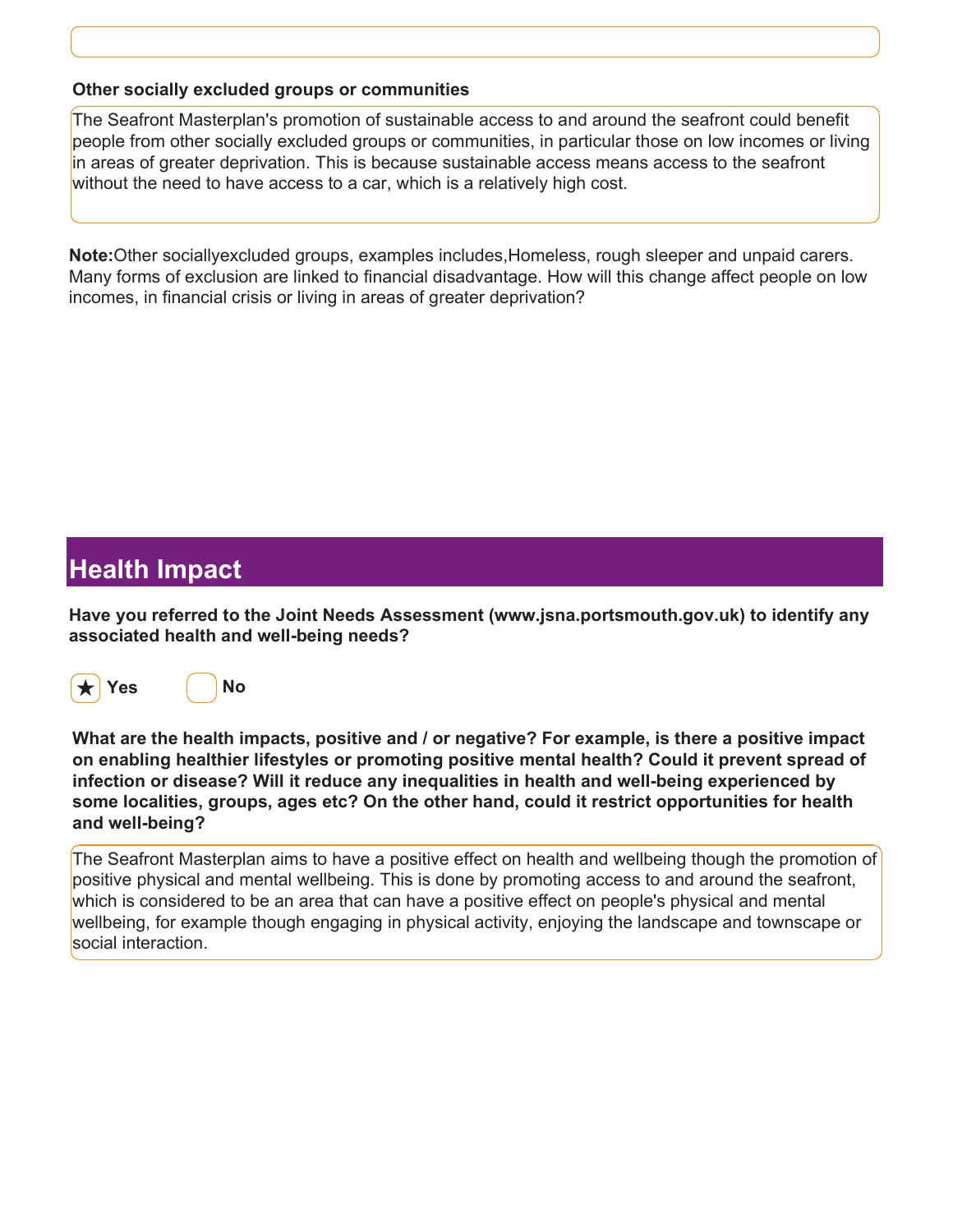Health inequalities are strongly associated with deprivation and income inequalities in the city. Have you referred to Portsmouth's Tackling Poverty Needs Assessment and strategy (available on the JSNA website above), which identifies those groups or geographical areas that are vulnerable to poverty? Does this have a disproportionately negative impact, on any of these groups and if so how? Are there any positive impacts?, if so what are they?

For more help on this element of tackling poverty and needs assessment contact Mark Sage: email:mark.sage@portsmouthcc.gov.uk

# Step 5 - What are the differences?

Are any groups affected in a different way to others as a result of your policy, service, function, project or strategy?

#### Please summerise any potential impacts this will have on specific protected characteristics

It is anticipated that the Seafront Masterplan could have a positive impact on the following groups: people from ethnic minorities; younger and older people; disabled people; women and people living on low incomes or living in areas of greater deprivation.

Does your policy, service, function, project or strategy either directly or indirectly discriminate?

Yes  $\left|\star\right|$  No

If you are either directly or indirectly discriminating, how are you going to change this or mitigate the negative impact?

n/a

Step 6 - Make a recommendation based on steps 2 - 5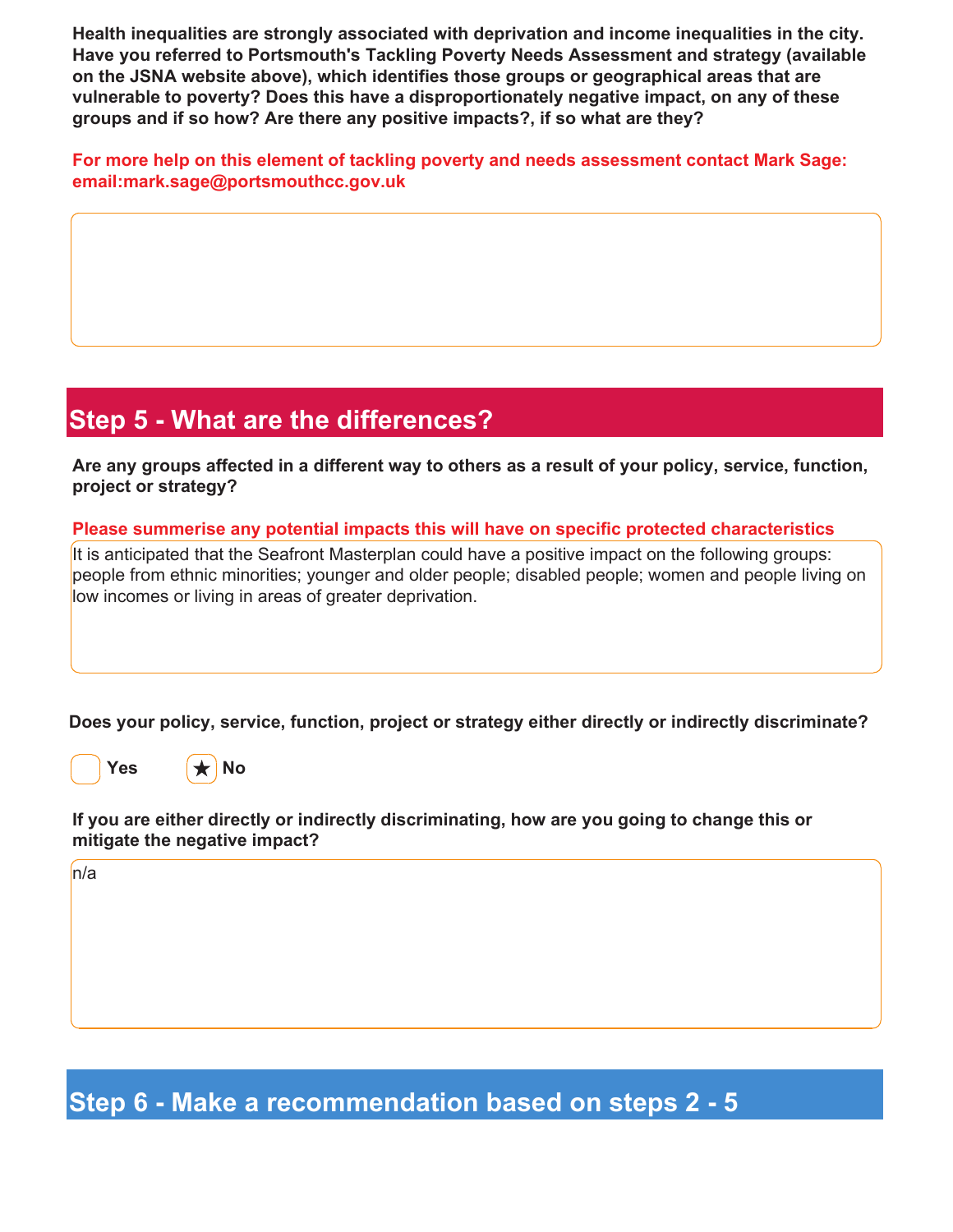If you are in a position to make a recommendation to change or introduce the policy, service, project or strategy clearly show how it was decided on and how any engagement shapes your recommendations.

As the draft Seafront Masterplan be consulted upon, it is recommended that the SPD be adopted. This is because the draft Seafront Masterplan is considered to have a positive impact on some segments of certain protected characteristics, without negatively affecting others. It is considered that the draft Seafront Masterplan would be more effective in doing this than the existing 2013 masterplan.

#### What changes or benefits have been highlighted as a result of your consultation?

Revisions to the Seafront Masterplan have been subject to three rounds of public consultation, and this has helped shape the current draft document.

#### If you are not in a position to go ahead what actions are you going to take? (Please complete the fields below)

| <b>Action</b> | <b>Timescale</b> | <b>Responsible officer</b> |
|---------------|------------------|----------------------------|
|               |                  |                            |
|               |                  |                            |
|               |                  |                            |
|               |                  |                            |
|               |                  |                            |
|               |                  |                            |

#### How are you going to review the policy, service, project or strategy, how often and who will be responsible?

The Seafront Masterplan is a supplementary planning document, meaning is expands upon a policy within the Local Plan (PCS9). When the Local Plan is reviewed, if the successor policy to PCS9 is changed significantly, the Seafront Masterplan may require amendment. Aside from changes in connection to the Local Plan, the Seafront Masterplan will be adopted as circumstances dictate. This will be decided by or with the responsible portfolio holder.

# Step 7 - Now just publish your results

This EIA has been approved by: Rachel Cutler, Head of Planning Policy